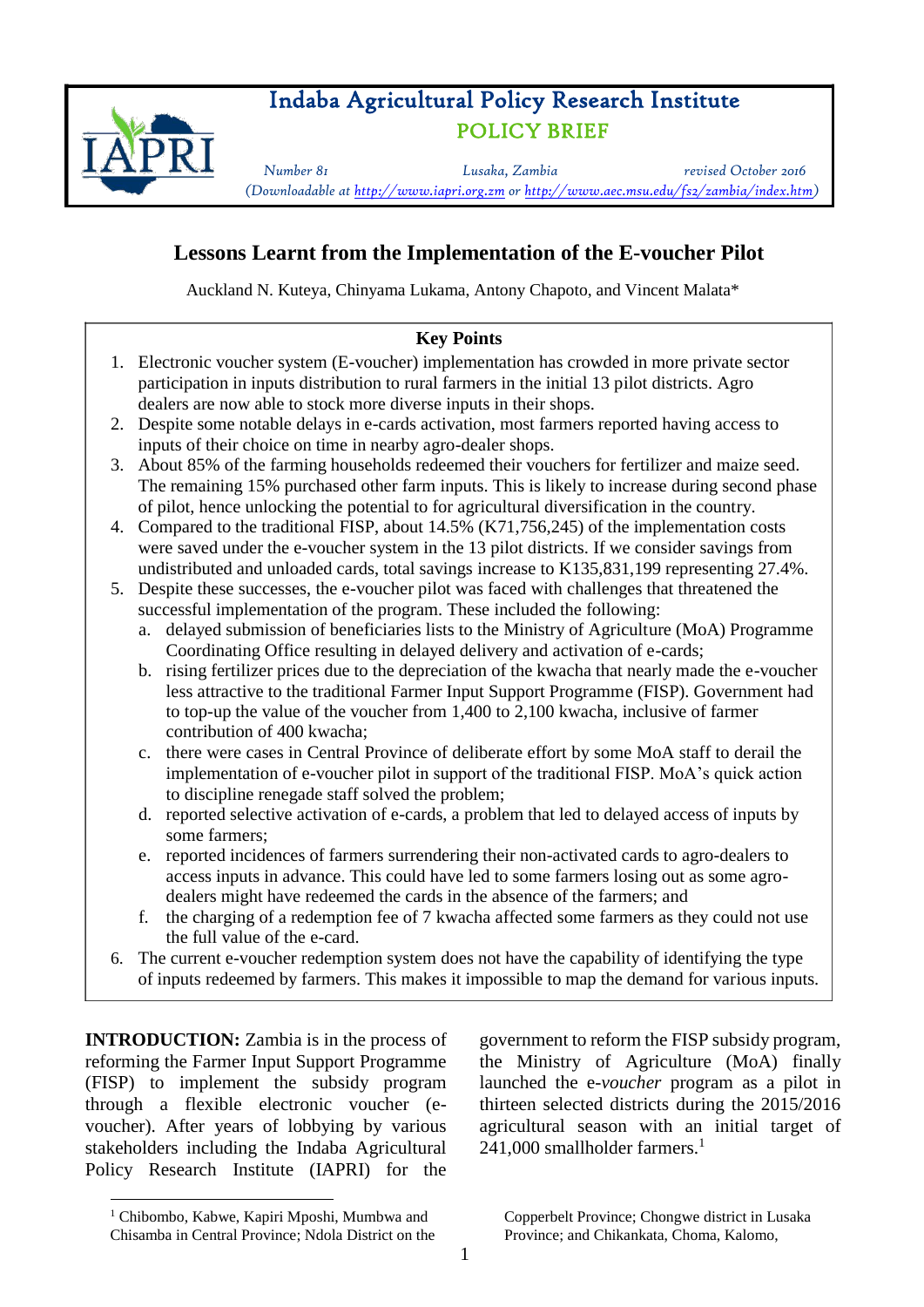$\overline{\phantom{a}}$ 

Mazabuka, Monze and Pemba Districts in Southern Province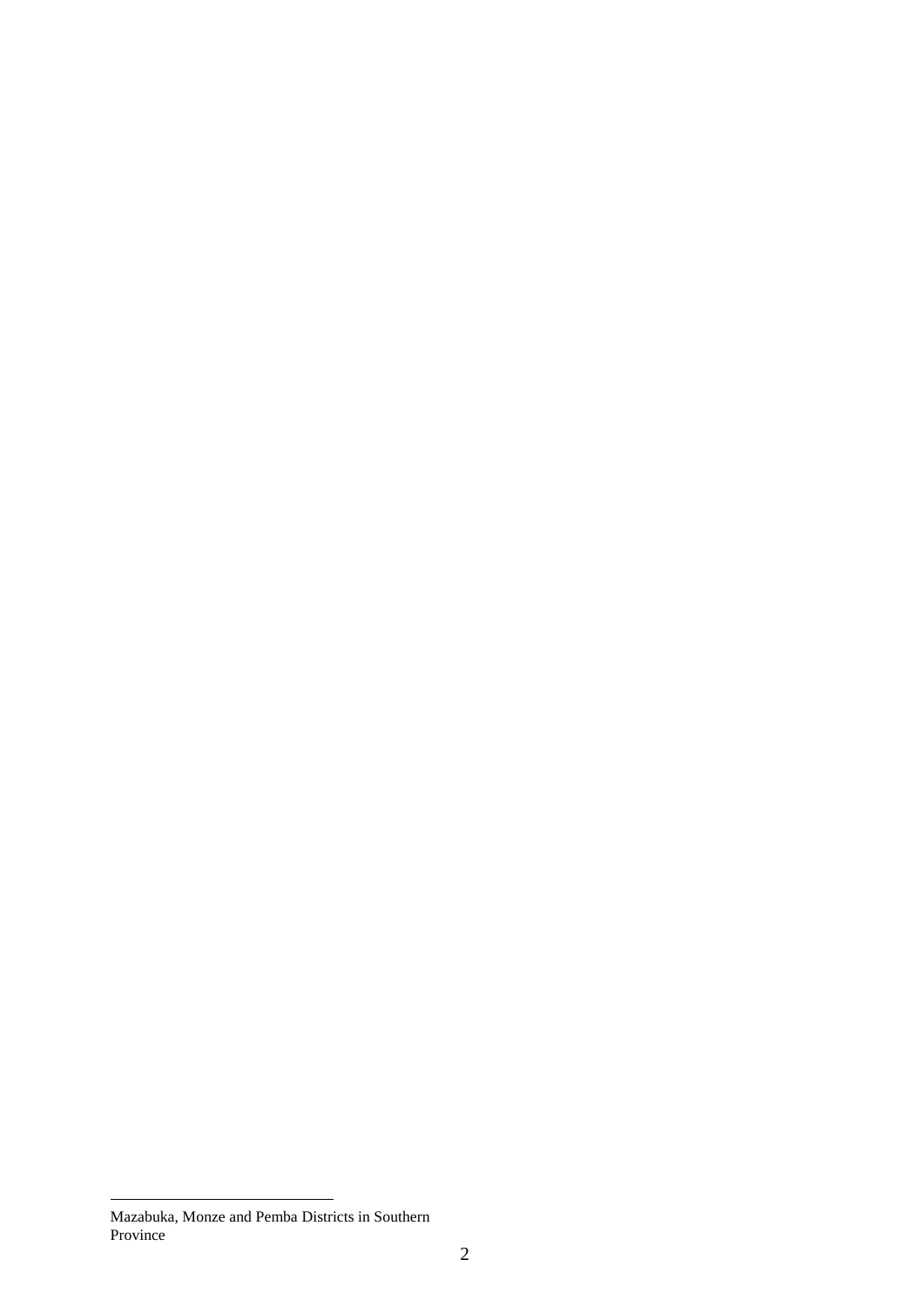MoA is already working on the modalities of expanding the pilot to 39 districts during the 2016/17 farming season. From this expansion, it is expected that the program will be rolled out to the rest of the country.

**Challenges with the Traditional/ Conventional FISP:** The e-voucher was recommended in order to address major challenges with the traditional FISP where government distributes the physical inputs to selected recipients (currently 4 by 50kg bags of fertilizer and 10kg of maize seed). Other seeds (rice–10kg, sorghum–5kg, groundnuts–20kg, orange maize–10kg, soya beans–50kg, cotton– 10kg, beans–30kg, and sunflower–4kg) were recently added to the package to try to address crop diversification issues.

It cannot be disputed that maize production has increased tremendously during the fertilizer subsidy period (mainly through area expansion), but this has been achieved at a huge cost to the treasury while the impact on crop yields, input, market development and poverty has remained dismal. Several studies have shown that subsidized fertilizer is disproportionately allocated to wealthier households (Jayne et al. 2011; Chibwana, Fisher, and Shively 2011; Ricker-Gilbert Jayne, and Chirwa 2011), crowds out private sector (ACF 2009; World Bank 2010), and has not resulted into economically viable increases in maize production (Mason and Tembo 2015).

Under the traditional FISP, the private sector has remained constrained in providing input and output marketing services (ACF 2009; World Bank 2010). As households develop a dependence syndrome on fertilizer subsidies, it crowds out commercial fertilizer purchases and affects investments from the private sector. In terms of agricultural productivity, the traditional FISP fails to recognize the spatial variability of soil fertility and climatic conditions in the country and as a result uses the blanket fertilizer recommendation of *one-size fit all* as the basis for determining the package size, disregarding the comparative advantage of different areas. To that effect, we have seen the government continuing to invest heavily in Compound D and Urea fertilizer, which is not suitable to large parts of the country where soils are acidic.

The other challenge has been the difficult to quantify is that subsidized fertilizer have been characterized by leakages through diversion and resale before reaching the intended beneficiaries (Mason and Tembo 2015).

The e-voucher was recommended to mitigate some of these challenges and was specifically, intended to:

- i. Crowd in more private sector participation in agro-input distribution, thereby reducing public expenditure on the delivery of private goods such as fertilizer and seed;
- ii. Ensure timely delivery and access to inputs by smallholder farmers;
- iii. Allow farmers to choose inputs of their choice thereby promoting agricultural diversification; and
- iv. Reduce leakages and increase the number of beneficiaries.

It is against this backdrop that, this brief summarizes the lessons learnt from the implementation of the e-voucher pilot in 13 districts and how they can benefit the implementation of the expanded pilot in the second phase.

**DATA AND METHODS:** IAPRI in collaboration with MoA monitored the implementation of the e-voucher pilot program. The monitoring team raised issues needing MoA's immediate attention throughout the implementation process.

Since the launch of the e-voucher pilot, the team from IAPRI and MoA undertook several monitoring visits in all pilot districts. These monitoring activities involved interviews and discussions with officers from MoA including the Agricultural Coordinators at Provincial and District levels (PACOs and DACOs), District Marketing and Development Officers, Agriculture Assistants, farmers, and approved agro-dealers. In addition, Focus Group Discussions with smallholder farmers were conducted during the collection of e-voucher baseline data in May, 2016. Interviews with farmers and cooperatives were conducted to get an overall view of the farmer experiences with the e-voucher system compared to the traditional FISP. This brief uses the monitoring reports and baseline survey analysis to summarize lessons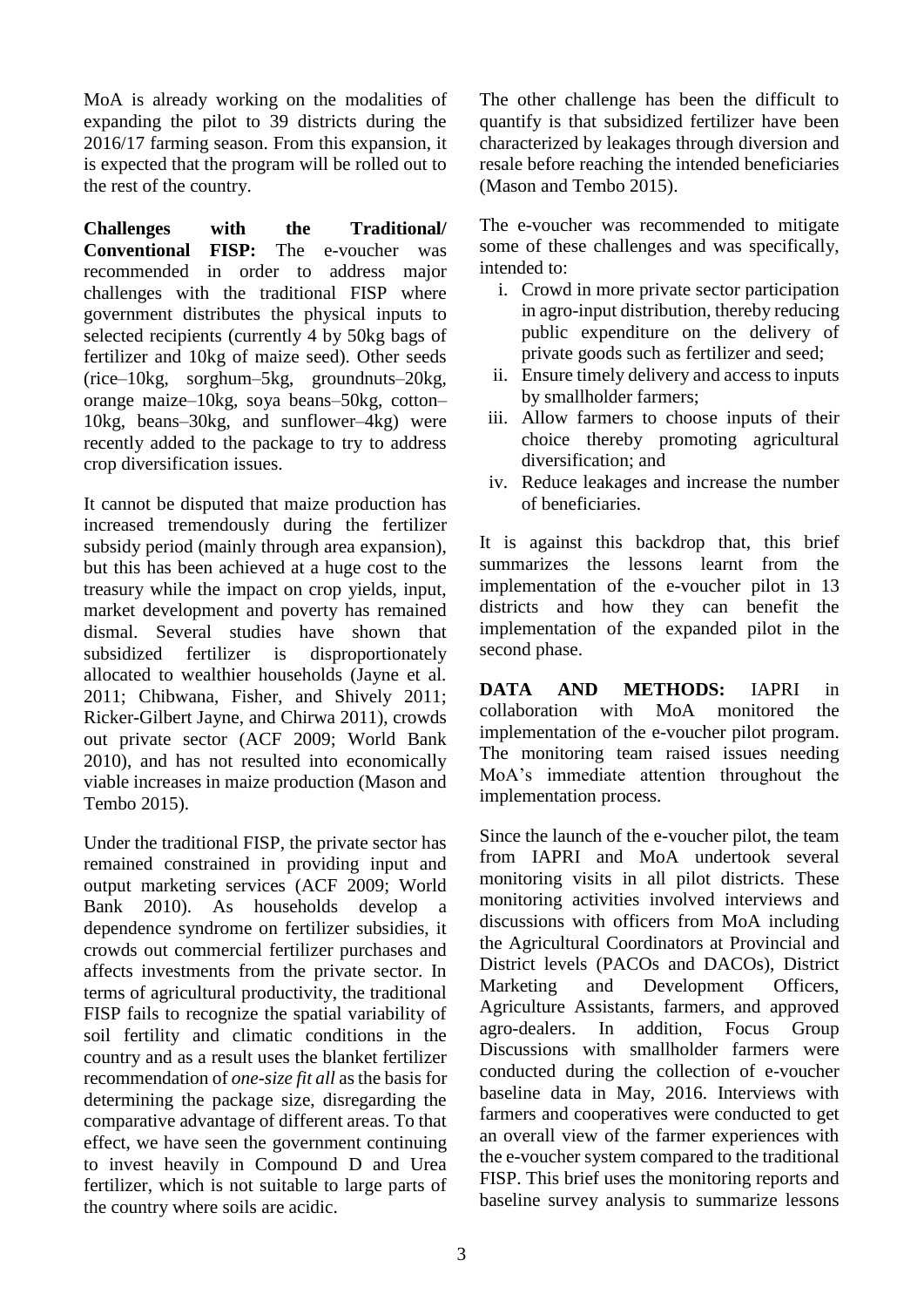learnt during the first phase of the e-voucher pilot to help improve the implementation of the expanded second phase pilot.

**The E-voucher Pilot Program:** An e-voucher uses a mobile delivery and tracking system to distribute subsidized agricultural inputs through agro-dealers/input suppliers to targeted farmers. Each beneficiary farmer's e-card is linked to their specific name and National Registration Card (NRC) number. On confirmation of the transaction, an e-voucher allows instant electronic payment to agro-dealers/input suppliers' online accounts for the inputs redeemed by the farmer (Sitko et al. 2012).

The FISP e-voucher system is implemented by MoA through the Programme Coordinating Office (PCO). The PCO works both through the provincial (PACO) and district structures (DACO) including Camp Agricultural Committees. Among the functions of the PCO was to create awareness of the e-voucher system to all stakeholders. While DACO's office, through the agricultural extension officers, was responsible for awareness of farmers about the

operation of the e-voucher system, Musika was responsible in creation of awareness and training of agro-dealers/input suppliers. MoA produced an e-voucher implementation manual that contained detailed information about the program and specific roles for each implementing agent. MoA implemented the 2015/2016 e-voucher pilot in collaboration with Zambia National Farmers Union (ZNFU). Using their already existing e-VISA card platform, ZNFU facilitated the printing, distribution and activation process of e-cards through the banks. Agro-dealers and input suppliers who stocked and supplied agricultural, livestock/veterinary and fisheries inputs to farmers. The participating agro-dealers and input suppliers were selected through a consultative process in the pilot districts using an agreed upon criteria. These agro-dealers/ input suppliers were required to acquire Point of Sale machines through their own arrangements with the banks (MAL 2015).

The other implementing partners included Food and Agriculture Organization (FAO), Swedish International Development Agency (Sida),



Source: Adapted from the 2015/2016 e-voucher implementation manual with author's modifications.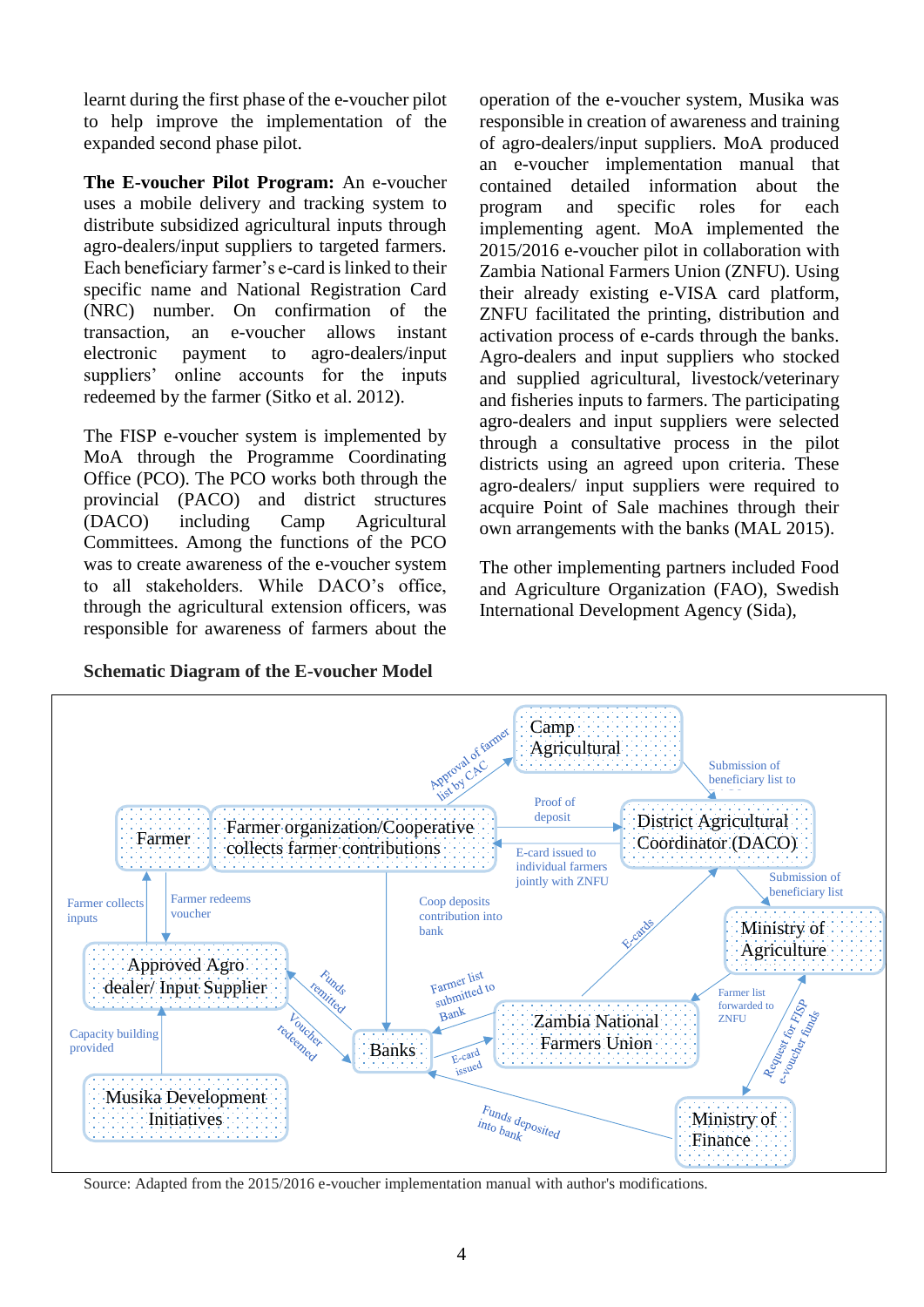European Union (EU) and Banks (Zambia National Commercial Bank, Barclays Bank, United Bank of Africa).

#### F**INDINGS:**

**Private Sector Participation in Inputs Distribution to Rural Farmers:** The e-voucher pilot crowded in more private sector participation in input distribution to rural farmers. During the 2015/2016 agricultural season, about 230 new agro-dealers came on board as a result of the evoucher. Registered agro-dealers participating in the program were required to stock their shops with a variety of inputs in addition to fertilizer and maize seed.

In some cases, some agro-dealers transported inputs to various agricultural camps in order to provide inputs closer to the farmers. This helped to cut down farmers' transport costs.

#### **Inputs Stocked by an Agro-dealer in Chibombo**



Photograph by Auckland Kuteya.

**Timely Delivery of Inputs:** Based on the baseline survey results, nearly 50% of the evoucher beneficiary farmers reported having redeemed their inputs by December 2015. The other half reported receiving inputs late due to delayed issuance of e-cards by the government. The inputs were available in the agro-dealer shops but farmers could not access them because district personnel had delayed submitting the lists of beneficiaries to the Programme Coordinating Office in Lusaka, a situation that led to late printing and distribution of e-cards to farmers. This delay in turn led to late activation of the ecards and redeeming of inputs. On the other hand,

only about 21% received their inputs by December 2014 under the traditional FISP (RALS15).

Some MoA officers talked to during monitoring visits complained of having too many documents to scan to send to MoA headquarters and ZNFU. In some cases, these officers did not have the proper scanning equipment. In addition, frequent load shedding hampered their ability to complete and send all requirements as required by the PCO.

*Recommendation:* Given that one of the main objectives of the e-voucher is to ensure timely delivery of inputs, it is paramount that the issue of selection of beneficiaries and submission of farmer details to the PCO from the districts is done well ahead of time. Thus, the PCO should have a revised list of beneficiaries by May/June. This would allow ample time for verification and processing of e-cards in order to avoid potential delays during the implementation process. Delivery of e-cards to farmers should be done 2- 3 months before onset of the rains (at least by October). MoA district offices responsible for the implementation of the e-voucher pilot need to be timely and adequately supported financially to meet all logistical requirements to enable farmers access to their verified e-cards on time. These include transportation, equipment for scanning, telephones, internet, and electricity backup equipment, just to mention but a few. In addition, these MoA officers need to be trained on how to scan and attach email documents.

**Stimulating Agricultural Diversification:** As expected from an initial pilot, the baseline results show that the majority of the households (85%) redeemed their e-cards for maize seed and fertilizer (Table 1). However, the other 15% redeemed other inputs including livestock inputs. For example, in the livestock rich areas such as Southern Province, about 10% of the households reported purchasing veterinary drugs and dip chemicals. The purchase of other inputs apart from maize seed and fertilizer is likely to increase during second phase of pilot as farmers choose inputs of their own choice depending on the comparative advantage in their area. Therefore, it is likely that the e-voucher would continue to help unlock the potential for agricultural diversification. This is a step forward in moving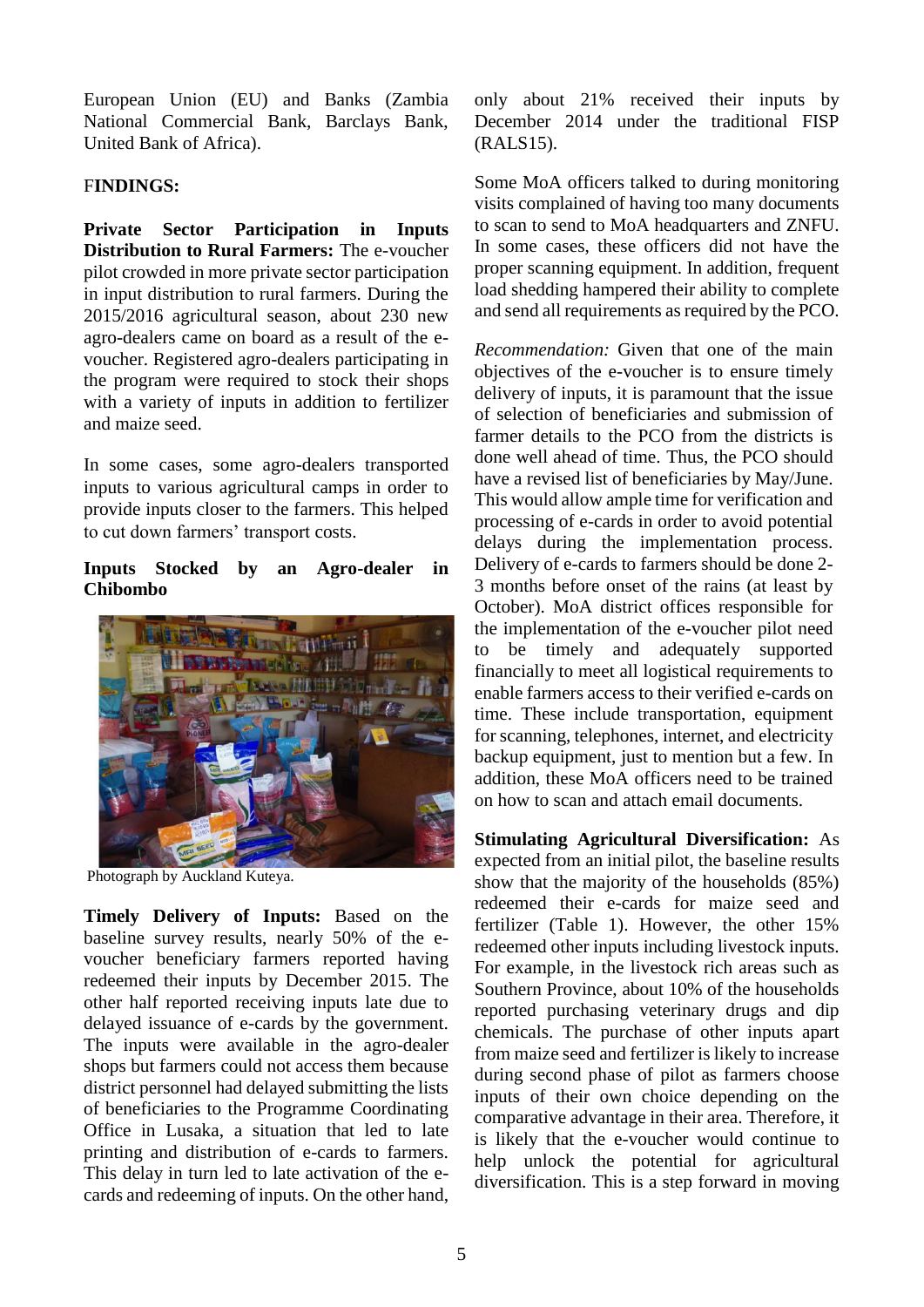from a maize centric agricultural structure to a more diversified agricultural sector.

| Type of agro-<br>inputs redeemed  | % households redeeming inputs |         |         |          |  |
|-----------------------------------|-------------------------------|---------|---------|----------|--|
|                                   | Total                         | Central | Lusaka  | Southern |  |
| Fertilizer                        | 60.7                          | 56.6    | 72.5%   | 62.4%    |  |
| Maize Seeds                       | 24.3                          | 36.4    | 27.5%   | 14.8%    |  |
| Cowpeas                           | 0.6                           | 0.0     | $0.0\%$ | 1.1%     |  |
| Common<br>Beans seeds             | 0.6                           | 1.0     | $0.0\%$ | $0.3\%$  |  |
| <i><u><b>Insecticides</b></u></i> | 1.6                           | 0.3     | $0.0\%$ | 2.6%     |  |
| Herbicides                        | 2.0                           | 1.0     | $0.0\%$ | 2.9%     |  |
| Agricultural<br>Lime              | 0.1                           | 0.3     | $0.0\%$ | $0.0\%$  |  |
| Horticultural<br>Inputs           | 1.1                           | 0.7     | 0.0%    | 1.6%     |  |
| Veterinary<br>Drugs               | 3.8                           | 1.4     | $0.0\%$ | 6.1%     |  |

| <b>Table 1. Types of Inputs Redeemed</b> |  |  |  |
|------------------------------------------|--|--|--|
|                                          |  |  |  |

deemed mostly fertilizer and maize seed. Table 2 shows that roughly half (49% of the households redeemed their e-cards only on one type of input, mainly fertilizer. The other 41.5% bought 2 types of inputs and the remaining 9.5% redeemed more than three different types of inputs. Another challenge cited by the farmers was that the evoucher program was still biased towards maize because the start and closing period for redemption of the e-card coincided with the maize production season. This was seen as a huge impediment to agricultural diversification because non-maize producers were disadvantaged. For example, livestock production is not just limited to the period October to February but production takes place the whole year.

**Table 2. Number of Different Types of Inputs Redeemed by Households**

| $\sim$           |                  |  |  |  |  |
|------------------|------------------|--|--|--|--|
| Number of inputs | % households     |  |  |  |  |
| redeemed         | redeeming inputs |  |  |  |  |
|                  | 49.0             |  |  |  |  |
| 2                | 41.5             |  |  |  |  |
| 3                | 6.8              |  |  |  |  |
|                  | 1.6              |  |  |  |  |
| 5                | 0.9              |  |  |  |  |
| 6                | 0.2              |  |  |  |  |
| Total            | 100              |  |  |  |  |

Source: FISP E-voucher baseline survey 2016.

A third challenge was with the data capturing system used during the 2015-16 e-voucher pilot

Source: FISP E-voucher baseline survey 2016.

*Challenges*: Field visits by the monitoring team revealed that in some cases, farmers' choices were restricted to maize and fertilizer because the cooperative chairpersons in collaboration with extension officers only arranged the delivery of maize seed and fertilizer to their members instead of the farmers themselves visiting the agro-dealer shops.

This could be the main reason why most farmers re

implementation. The Management Information System (MIS) used to capture information of agro-dealer/farmer transaction missed an opportunity to collect the type of input redeemed. The focus was mainly on the value of the inputs redeemed. The inability of the system to capture such pertinent information is critical because it does not allow us to record the demand for various inputs by location. Therefore, it would not be possible to use the data to measure the extent of the program on agricultural diversification.

*Recommendation*: It is very important to rectify some of these shortcomings in the expanded pilot phase during the 2016-17 agricultural season. In particular, the e-card redemption system should capture real time information on type of inputs redeemed. In order to be able to measure diversification, there is need to have codes for different types of inputs. This will help to measure exactly which inputs and their amounts being redeemed. This information can further be used for targeting as well as cluster marketing (for agro-dealers) in subsequent farming seasons. Also, it is important for the PCO and key stakeholders to discuss how best the program can accommodate farmers who would like to use their e-cards beyond the maize production season. This would help provide the keys to hasten agricultural diversification. For audit purposes, however, there is need to have a start and closing date of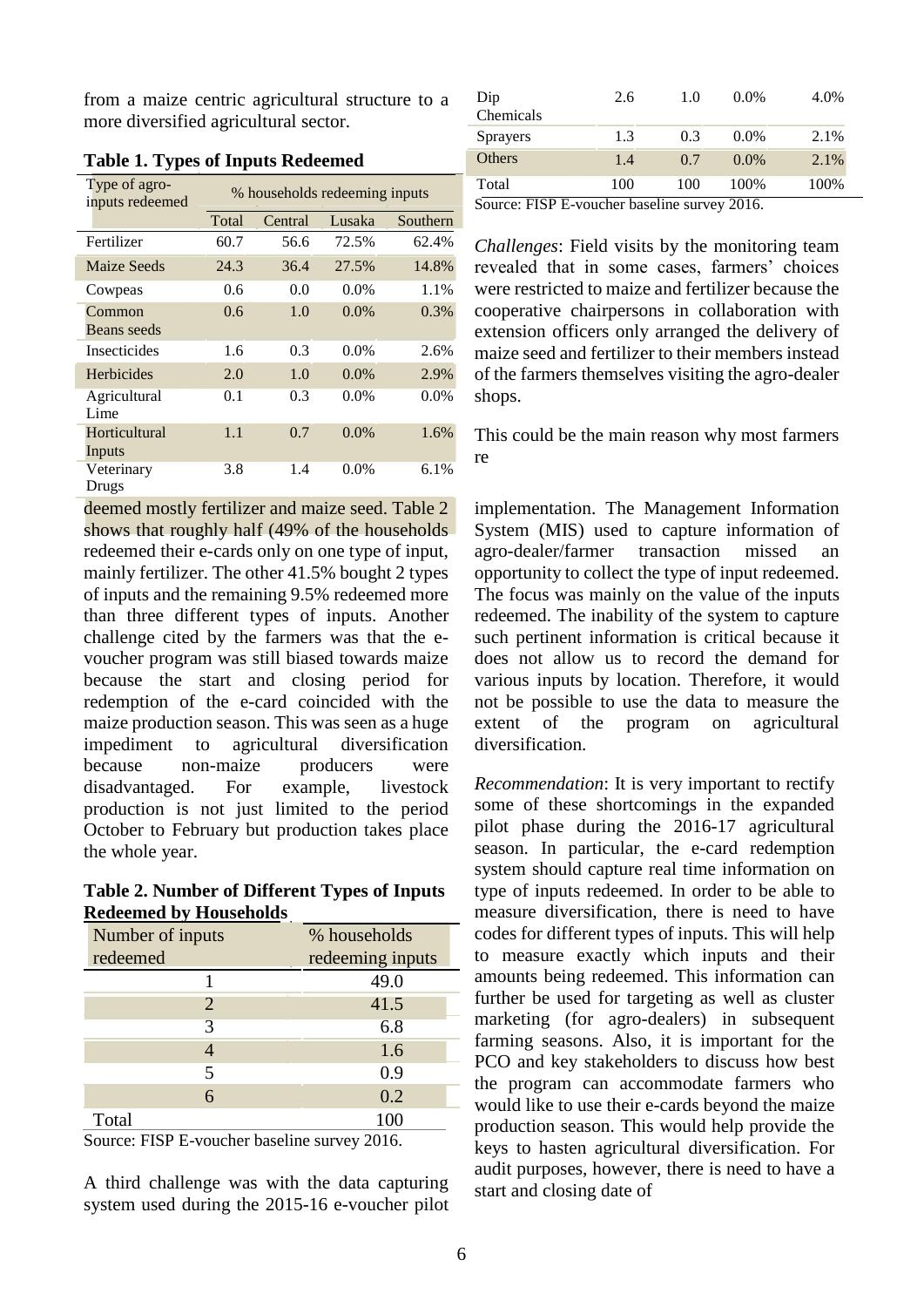the program. For example May 1st May to 30th April of the following year.

**Improvements on Beneficiary Targeting and Reduction of Leakages:** Another important advantage of the implementation of the e-voucher was to help with beneficiary targeting. Although this is difficult to measure, our conclusion is that the implementation of the e-voucher has to some extent helped to improve beneficiary targeting. Unlike in the traditional FISP program, the beneficiary farmers under the e-voucher were required to go in person with their identity cards to collect the e-vouchers. The e-vouchers had a pin code, a security feature that was only known by the owner. In doing so and according to farmer focus group discussions, access to inputs by the beneficiary farmers was enhanced unlike in the traditional FISP where instances of pilferages of inputs to non-targeted individuals were noted.

In addition, the farmers who attempted to submit false information (e.g., NRCs for their deceased relatives) were unable to collect the e-cards because the beneficiary was required to go in person to collect the card. This in itself helped to reduce leakages of inputs to those who wanted to have undue advantage over others by getting more inputs. The MoA estimated that more than 20,000 ghost farmers were eliminated from the list of beneficiaries (Zambia Daily Mail 2016)

*Challenges*: Despite these positive developments, some households had multiple recipients of the ecards because they could afford the down payment. According to the baseline survey, 24% of the households interviewed reported having two or more beneficiaries of the e-cards. Multiple beneficiaries from the same household means that well off households have more access to the government input subsidy than the poorer households. Unfortunately, the traditional FISP program also faces the same challenge. As long as the subsidy is targeted via cooperatives set up only to access benefits from a government program, it is likely that well deserving households may fail to benefit from the government subsidy. Worse still, cooperative membership fee of around K250–K300 per farmer was too high for some farmers making it impossible for many poor farmers from accessing subsidized inputs.

*Recommendation*: In the expanded phase of the evoucher implementation, it may be important for the MoA district personnel responsible for the evoucher logistics to critically scrutinize the beneficiary list coming from the farmer cooperatives. In case there are queries, the camp officers can help rectify the problems of having multiple recipients in certain households. This may go a long way to increase the number of beneficiaries from more households. Also, the evoucher should be linked to already existing programs in order to help improve targeting.

**Efficient Use of Government Resources:** Unlike the traditional FISP where government is responsible for the procurement (via selected tender), transportation, storage and handling costs of inputs, the e-voucher demonstrated how public resources could be saved. Allowing private sector to be responsible for their own procurement and distribution, allows government to concentrate on strengthening the targeting and redemption systems*.*

A comparison of the implementation costs between traditional FISP versus e-voucher implementation in the thirteen e-voucher pilot districts as shown in Table 3, shows that the country saved nearly 71.8 million kwacha (representing 14.5%) under the e-voucher system. If we take into account savings from undistributed and unloaded cards, the total savings came to K135,831,199 representing 27.4%.

**Table 3. Implementation Cost Comparison between traditional FISP and E-voucher**

| Cost type (in 13 e-voucher    | Estimated              | Estimated             |  |
|-------------------------------|------------------------|-----------------------|--|
| pilot districts based on      | under<br>costs         | under<br><b>costs</b> |  |
| 241,000 beneficiaries)        | traditional            | e-voucher             |  |
|                               | FISP(A)                | (B)                   |  |
| Cost of inputs/subsidy        | 470,546,475            | 409,700,000           |  |
| Cost of input distribution to | 12,187,370<br>$\Omega$ |                       |  |
| districts                     |                        |                       |  |
| Cost of local input           | 13,091,120             | 0                     |  |
| distribution                  |                        |                       |  |
| Card production and           | $\Omega$               | 8,194,000             |  |
| maintenance                   |                        |                       |  |
| Card distribution and         | 0<br>3,174,720         |                       |  |
| trouble shooting              |                        |                       |  |
| Agro-dealer support and       | $\Omega$               | 3,000,000             |  |
| backstopping costs            |                        |                       |  |
| <b>Total</b>                  | 495,824,965            | 424,068,720           |  |
| Saving (A-B) 14.5%            | 71,756,245             |                       |  |

#### Source: ZNFU 2015.

The huge monetary saving combined with other benefits of the e-voucher makes it more compelling for the government to implement the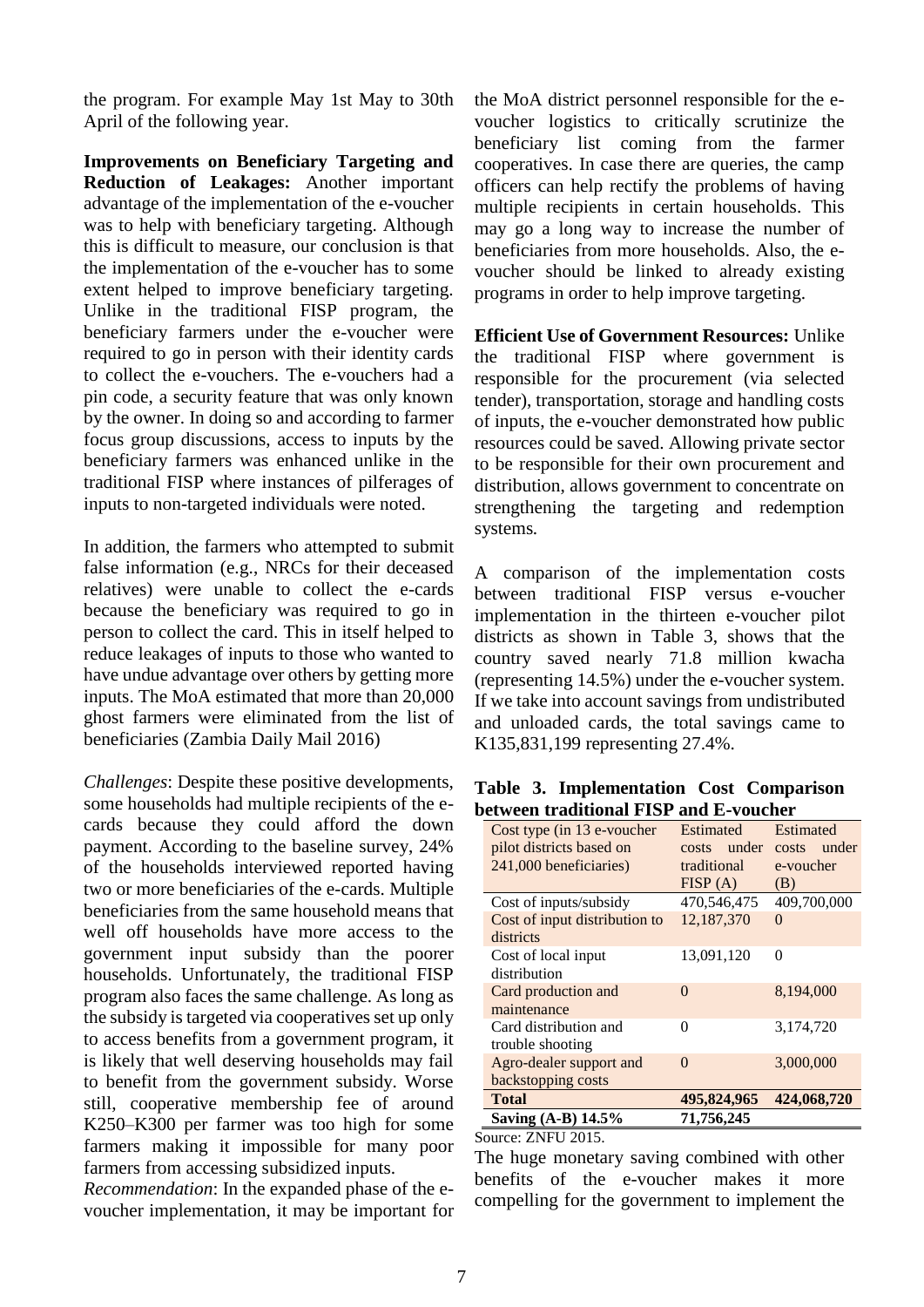subsidy program through the e-voucher countrywide.

Nevertheless, the success of the pilot during the 2015/16 agricultural season was threatened by rising inputs prices especially fertilizer. Due to the continued depreciation of the kwacha, the prices of inputs skyrocketed such that the initial value of the voucher could not compare to the value of inputs that were being received by farmers in the non e-voucher districts. The government stepped in to cushion this impact by topping-up the voucher by an extra K700. The top-up demonstrated why it is important to timely distribute the e-cards as well as encourage competition among input suppliers and agrodealers. Given that the farmers would always compare the value of the e-voucher to that of the traditional FISP, it is important for the government to deal with all identified teething issues with e- voucher pilot program so that the system can be rolled out and implemented throughout the country. Having the programs run side by side will always result into this problem. Cost savings from the traditional FISP can be used to raise the number of beneficiaries or the value of the e-voucher. In addition, the government could focus more on the value of the support rather than a specific input package, as farmers are encouraged to buy inputs they really need.

**Other Operational Challenges:** Despite the notable successes, the e-voucher pilot implementation was faced with other rectifiable operational challenges. These included farmer sensitization, e-cards activation, and limited personnel capacity to implement the program.

*Farmer Sensitization:* It was noted during the monitoring visits that some farmers interviewed were not aware of how the e-voucher system worked. For example, some did not know they could use their vouchers for any input of their choice besides fertilizer and maize seed. Also, there were instances where some agro-dealers redeemed non-agricultural inputs such as mealie meal.

Despite these problems, more than 90% of the farmers interviewed during the baseline survey indicated they were aware of the e-voucher and its benefits. However, 4.3% of the farmers

interviewed initially associated the system to Satanism and refused to get their e-cards. Hence, there is need to intensify the sensitization program of all the stakeholders including MoA personnel, local leaders, farmers, and agrodealers, especially on the benefits of the program, what inputs can be redeemed, role of cooperatives, and who can benefit from the program. To be successful, different media possibly translated in local languages should be used to sensitize and educate stakeholders about the benefits of implementing the input subsidy program through an e-voucher program instead of the traditional FISP. MoA District Officers have a key role to play in the sensitization process. However, it was noted that in all the 13 districts, MoA district offices did not have adequate resources to carry out their duties effectively. This was mainly attributed to delayed operational budget releases.

*Availability of Diverse Inputs:* It was also observed during the monitoring visits that some agro-dealer shops did not stock all the inputs on the voucher. Among inputs that farmers could redeem included live animals, veterinary drugs, herbicides, livestock feed, and sprayers. It would be unrealistic to expect that all agro-dealers would have these inputs in the pilot phases because fertilizer and maize seed still remain strongly associated with the input subsidy program. However, there were incidences where some farmers indicated that some agro-dealers redeemed the cards for inputs that were not in stock and asked the farmers to wait for delivery. Essentially, this meant that the agro-dealers were financing the orders from pre-payments by the farmers. This reinforces the need to collect information about what the farmers are buying in order to help input suppliers and agro-dealers respond to spatial demand for different inputs covered under the e-voucher. Also, there is need to think of ways of making affordable financing to reputable agro-dealers to help them stock their shops.

*E-card Activation:* One of the major complaints by farmers and agro-dealers was the long delays in e-card activation. Farmers received the e-cards but could not work because they had no money on them, hence, could not redeem inputs in a timely manner. Ninety two percent of the farmers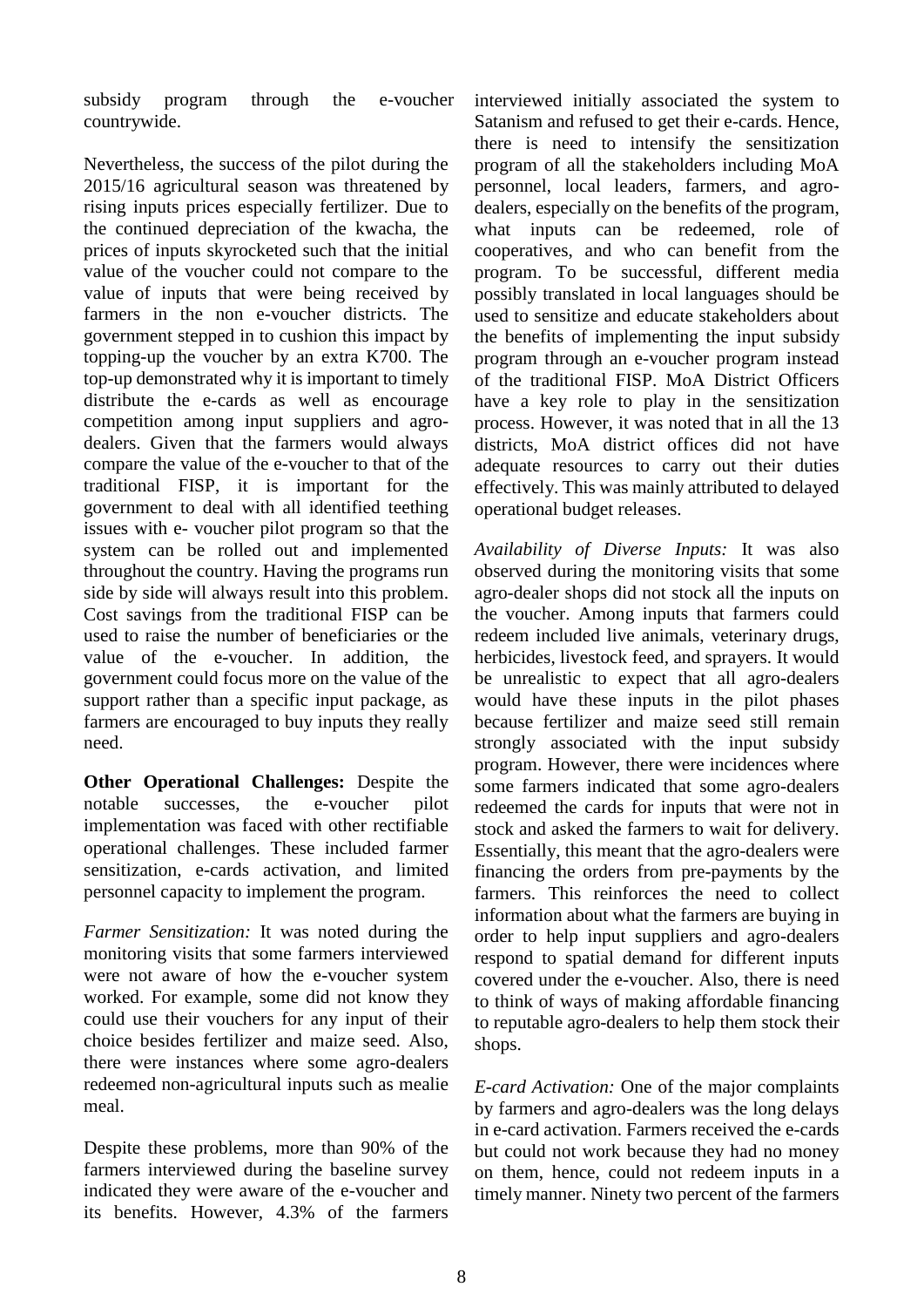interviewed in the baseline survey indicated that the major problem was delayed card activation, and 46% indicated that they did not have any information about whether their cards were activated or not. The problem of e-card activation was also compounded by errors about the beneficiaries. About 8% of the households in the pilot districts reported that their names or national registration card numbers were wrongly entered when they registered and this delayed their ecards activation. Other cards that were recorded as activated were failing to be redeemed. The high incidences of e-card failures at redemption point curtailed the success of the e-voucher program because major input suppliers threatened to stop delivering inputs to agrodealers on credit as they were delaying to remit money to them.

Interviews with some agro-dealers revealed that they felt that there was selective activation of cards, suggesting that there was no transparency within the system. Also, there was inadequate staffing at ZNFU to deal with high volumes of activation problems. Therefore, there is an urgent need to review the way the program is structured to remove all unnecessary human related impediments in the e-card activation system. Preferably, the current manual system should be eliminated. There is need for an electronic system that is activated whenever the correct identification codes are entered. In addition, the farmer registration and verification process should be done well in advance. There is need to consider full proof biometric registration process to hasten the registration and verification process.

**CONCLUSIONS:** In general, the implementation of the e-voucher pilot system can be judged as successful despite the challenges discussed in this brief. The expanded e-voucher program will benefit from the lessons learnt outlined in this report. IAPRI and the MoA team will continue to monitor the implementation of the second pilot phase and make recommendations for timely action by MoA. If implemented effectively, the e-voucher system will be one of the pathways to encourage agricultural diversification in the country as farmers are given an opportunity to obtain inputs of their choice. Government can save a lot of money currently being used in fertilizer procurement and distribution of limited inputs. Instead, the government will crowd-in private sector participation in inputs distribution to farmers, thereby, leveraging public expenditure and encouraging private investment in the agrodealership.

**ACKNOWLEDGEMENTS:** The Indaba Agricultural Policy Research Institute (IAPRI) is a non-profit company limited by guarantee and collaboratively works with public and private stakeholders. IAPRI exists to carry out agricultural policy research and outreach, serving the agricultural sector in Zambia so as to contribute to sustainable pro-poor agricultural development. Financial and substantive support of the Swedish International Development Agency (Sida) and the United States Agency for International Development (USAID) Zambia Mission in Lusaka are greatly appreciated. Technical and capacity building support from Michigan State University and its researchers is also acknowledged. We further would like to acknowledge the editorial and formatting assistance of Patricia Johannes, also of Michigan State University.

\*Kuteya and Chinyama are Research Associate II and M&E Specialist at IAPRI, respectively. Chapoto is Research Director at IAPRI and Assistant Professor in the Department of Agricultural, Food, and Resource Economics at Michigan State University. Malata is M&E Specialist in the Ministry of Agriculture.

#### **REFERENCES**

- ACF. 2009. *Report on Proposed Reforms for the Zambian Fertilizer Support Programme*. Lusaka: Agricultural Consultative Forum.
- Chibwana, C., M. Fisher, and G. Shively. 2011. Cropland Allocation Effects of Agricultural Input Subsidies in Malawi. *World Development* 40.1: 124–133.
- IAPRI. 2016. E-Voucher Based Farmer Input Support Programme (FISP) Baseline Survey. Lusaka, Zambia: Indaba Agricultural Policy Research Institute.